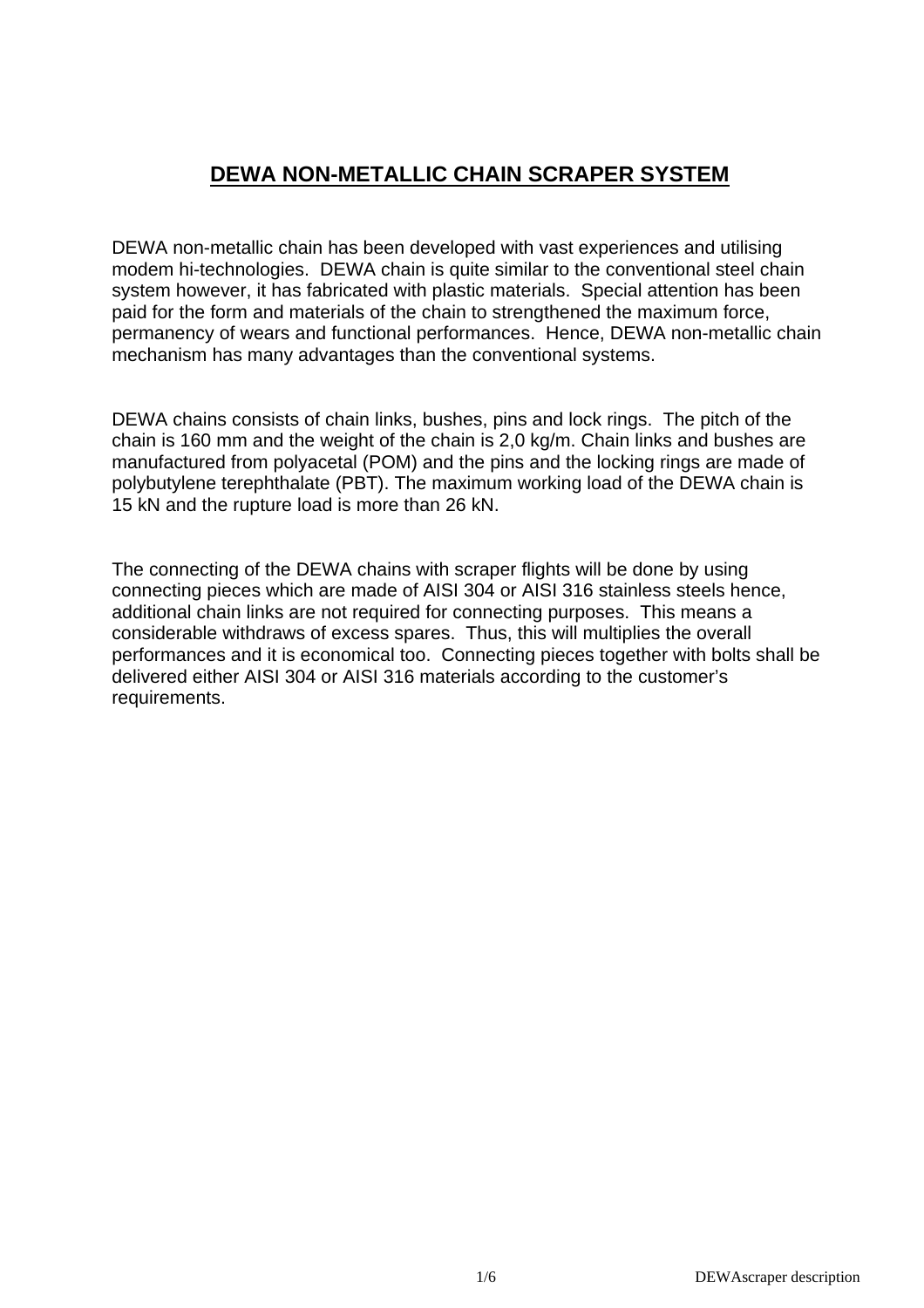### **FIBERGLAS SCRAPER FLIGHTS**

Generally, scraper flights are classified in accordance with their models, like MV Sigma-150, MV C-150 and MV C-180, which is shown in the table given below. When sizing the flights, it is necessary to account the actual dimensions of the tanks, as well as client's point of views. Small scale of tanks (up to 8 m wide) is possible to equip with either MV Sigma 150 or MV C-1 50 type flights. In such a case where tanks widths are over 8 m has to be equipped with MV C-180 type flights. In this instance MV C-180 flights are strengthen with stiffeners to eliminate extra stresses.

Scraper flights, as well as stiffener plates, are manufactured with high-grade fibreglass materials based on extrusion press technique. It is possible to assemble rubber blades to the flight scrapers and this work can be carried without difficulties. Special attention has been paid particularly, for above matter when designing of the new Ctype flights.

# **TYPE AND DIMENSIONS OF THE SCRAPER FLIGHTS**

| Type            | 'Dim. HxL       | Weight     | Max. length |
|-----------------|-----------------|------------|-------------|
| MV Sigma 150    | $150 \times 80$ | $2,1$ kg/m | until 8 m   |
| MV C-1 50       | $150 \times 80$ | $2,4$ kg/m | until 8 m   |
| <b>MV C-180</b> | 180 x 80        | $2,6$ kg/m | until 12 m  |

#### **WEAR SHOES**

Wear shoes are manufactured with high-grade polyethylene materials, which are 20 mm thick and shall be fastened to the flights. The main purpose of these wear shoes assembling is to protect the rubbing against tank bottom. Four pieces of wear shoes are being used to install each scraper flight (2 pcs carrying wear shoes and 2 pcs of return wear shoes). Flights which are over 8 m width are equipped with 3 pcs of carrying wear shoes because; those wider scraper mechanisms are contains 3 pcs of floor rails. Carrying wear shoes moves on bottom floor rails and return wear shoes moves on side rails. Wear shoes shall be connected both with AISI 304 or AISI 316 bolts to the specified locations of the flight.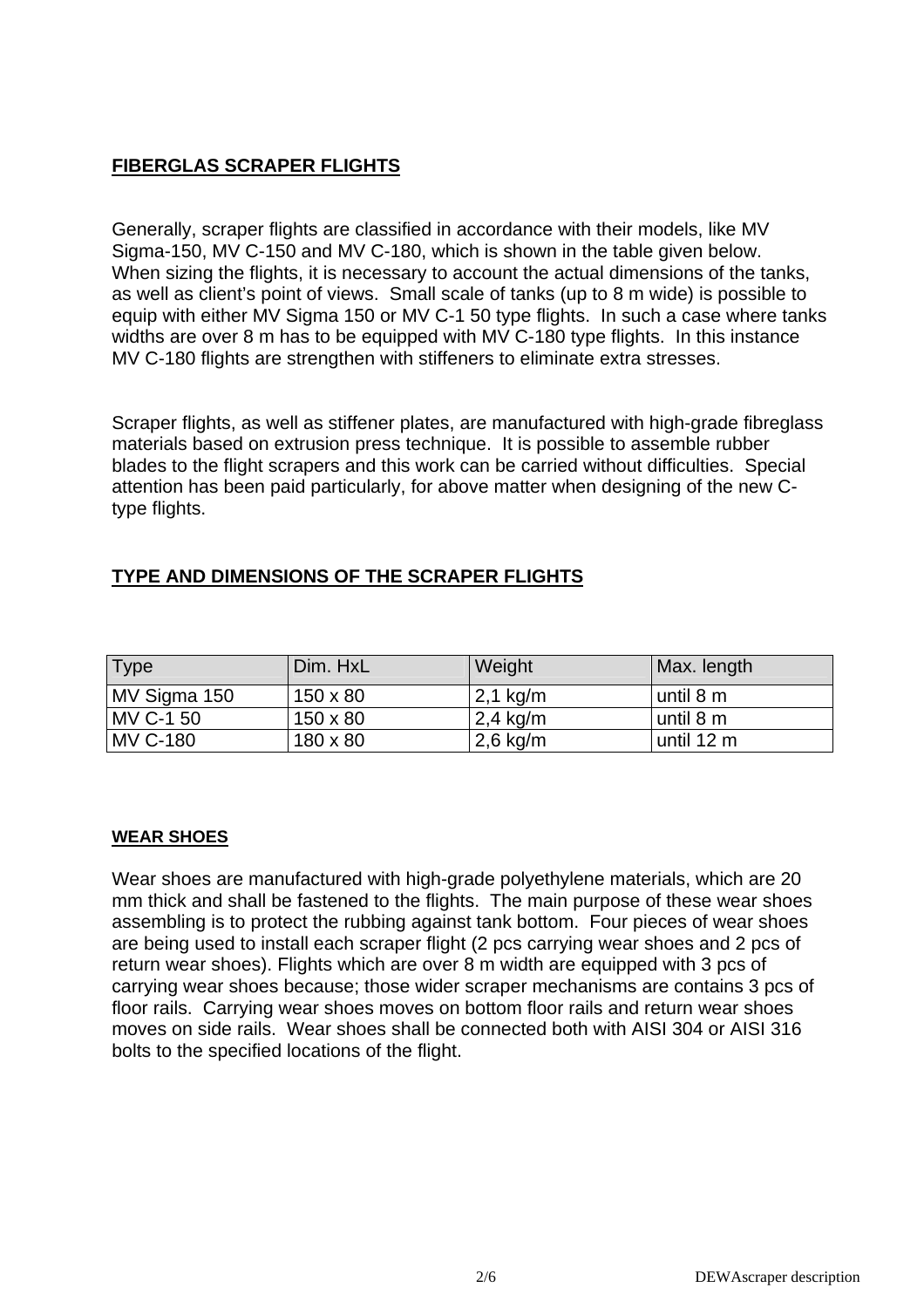## **BOTTOM RAILS OF THE COLLECTOR CHAIN SYSTEM**

Bottom rails shall be mounted on the bottom of the tank. Wear shoes of the flight scrapers shall be sliding on these rails while scraping. The numbers of the bottom rails are varies from 2 - 3 pcs according to the tank dimensions.

The bottom rails shall be fastened with anchor bolts on the bottom of the tank. All bottom rails are made of AISI 304 or AISI 316. It is also possible to make these rails from polyethylene.

## **RETURN RAILS OF THE COLLECTOR CHAIN SYSTEM**

Return rails shall be mounted on the side walls of the tank to carry the flights when returning after scraping. Wear shoes of the flight scrapers shall be sliding on these rails while returning.

The return rails shall be fastened to the supports by welding. Support brackets shall be fastened on the side wall by using anchor bolts. The distances of the support brackets are varies in accordance with the dimensions of the tanks.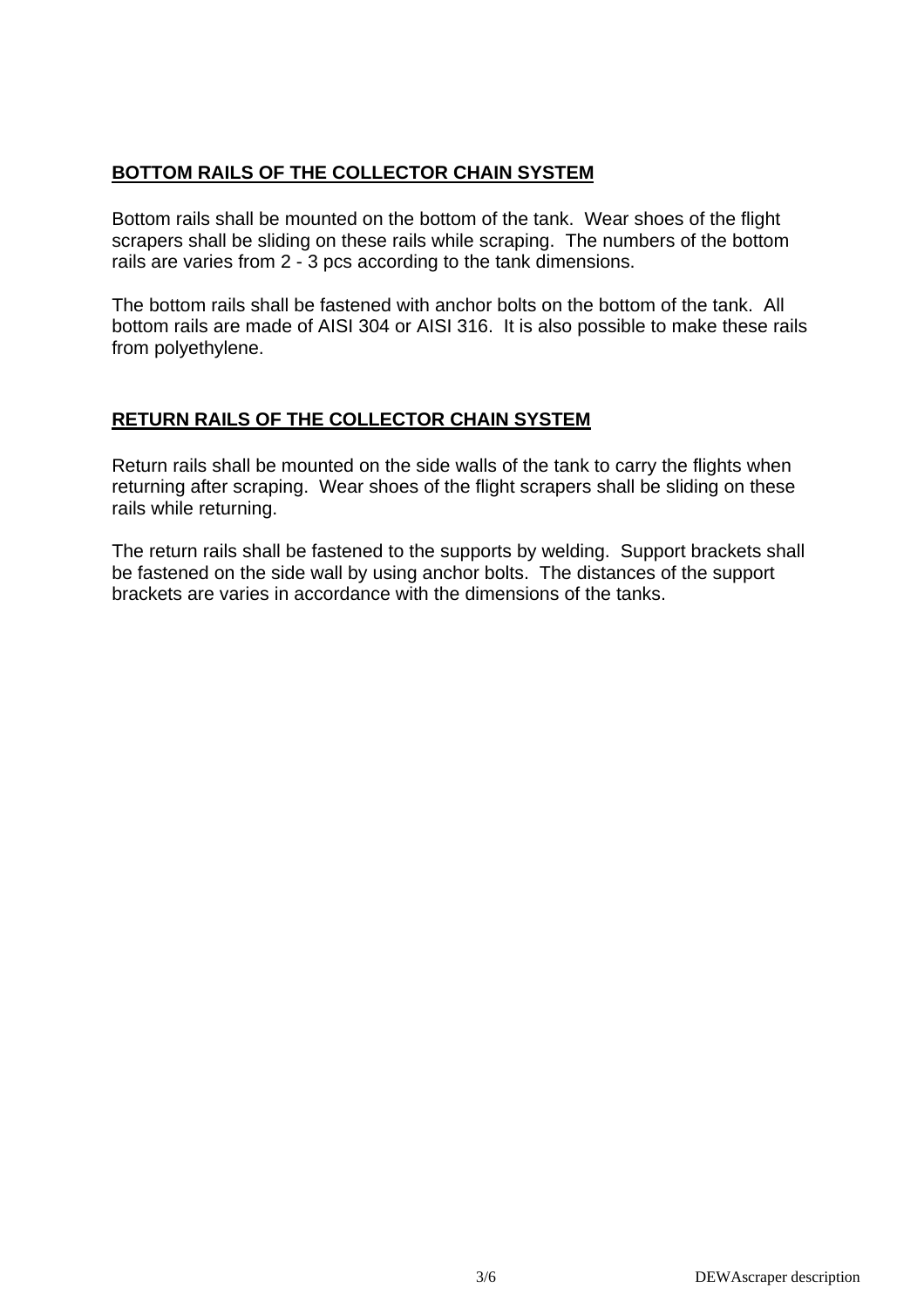# **DRIVE SPROCKETS OF THE COLLECTOR CHAIN SYSTEM**

Drive sprockets are fastened to the drive shaft with the flange coupling. The drive sprockets are made of AISI 304 or AISI 316 and they are equipped with turnable polyamide tooth segments. These changeable and turnable tooth segments will multiply the lifetime of the entire system. The plastic teeth will protect against excess chain wears and are good compensation with non-metallic chain. These plastic teeth shall be connected with AISI 304 or AISI 316 bolts to the drive sprocket.

Drive sprockets are available in two different standard sizes, 8 teeth which reference diameter is 418 mm and 12 teeth which reference diameter is 618 mm. However, customised solutions are also possible in accordance with client's specifications.

It is necessary to pay special attention to the overall dimensions of the specified tanks, while defining the drive sprockets.

There are also sprockets, so-called split type, which can be installed to the existing drive shafts.

### **IDLER SPROCKETS OF THE COLLECTOR CHAIN SYSTEM**

In the collector chain system all the sprockets which are installed in the idle shafts are called as idler sprockets. The main objective of the idler sprockets is, to direct and to keep the collector chain on the tracks. In generally, idler sprockets are toothed wheel types.

Idler sprockets are available in two different standard sizes, 8 teeth which reference diameter is 418 mm and 12 teeth which reference diameter is 618 mm. However, customised solutions are also possible in accordance with client's specifications.

It is necessary to pay special attention to the overall dimensions of the specified tanks, while defining the idler sprockets.

Construction material of the idler sprockets is Polyethylene.

There are also idler sprockets so-called split types, which can be installed to the existing idler shafts.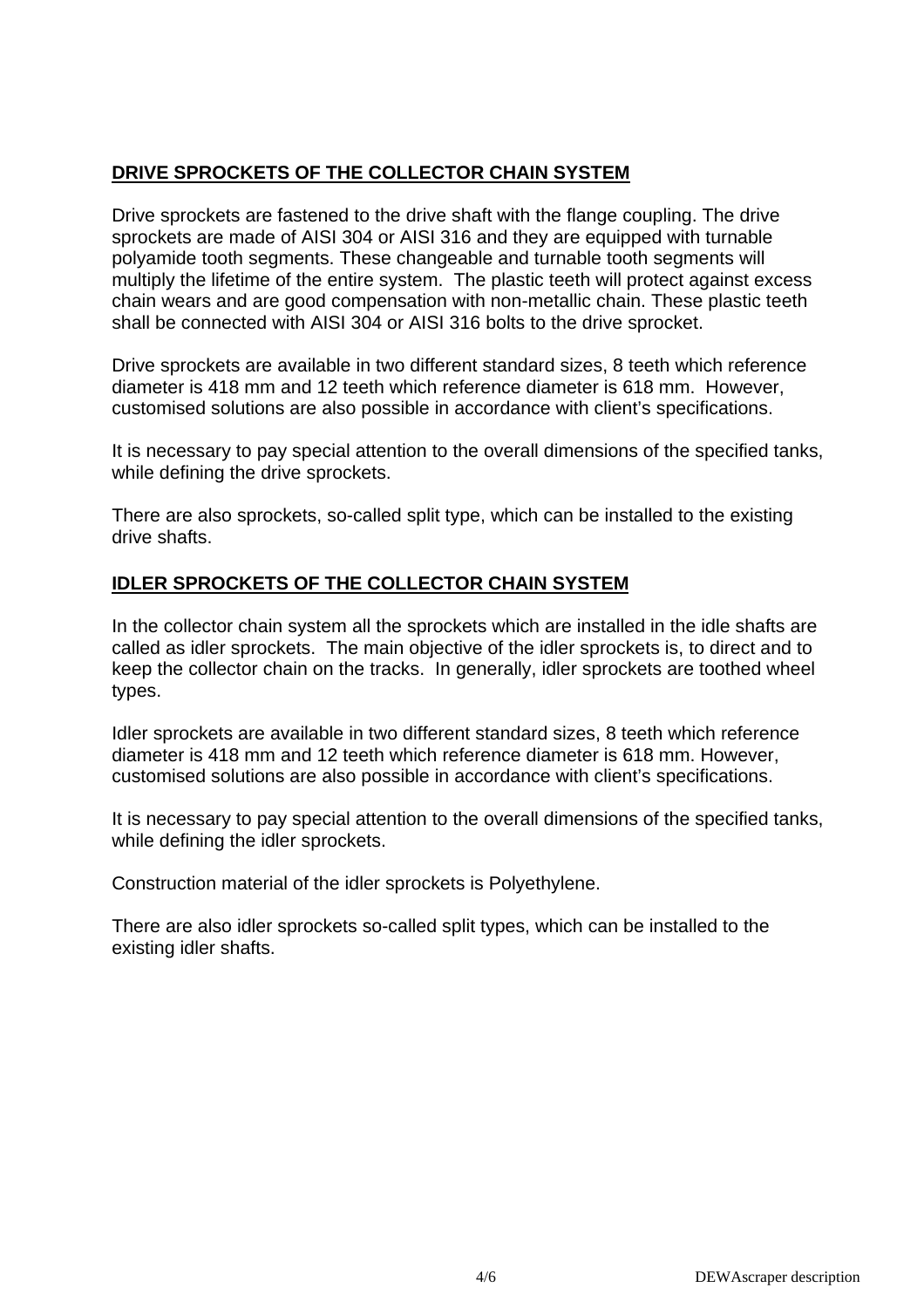# **DRIVE SHAFT OF THE COLLECTOR CHAIN SYSTEM**

The main shaft of the chain scraper mechanism is called as " Drive shaft and this shaft is through-going type. The construction of the drive shaft is depends on the tank dimensions, normally shaft consists of shaft and tube.

Drive shaft shall be equipped with bearings and bearing shells. The chain wheel of the main drive chain has mounted to the other end of the drive shaft. Using the key slot and locking screws will do locking of drive chain wheel.

Drive shaft is manufactured of AISI 304 or AISI 316 material. Drive sprockets shall be connected with AISI 304 or AISI 316 bolts together with flange of the drive shaft.

### **IDLER SHAFT OF THE COLLECTOR CHAIN SYSTEM**

The number of the idler shafts varies from one to two depending on the type of clarifier. In the DEWA collector chain system, all the idler shafts are normally, throughgoing shafts.

Idler shaft is manufactured of AISI 304 or AISI 316 material. The construction of the idler shaft is so far depends on the tank dimensions. Idler shaft consists of shaft and tube.

Idler sprockets shall be positioned to idler shafts by using adjusting rings.

Stub type idler shaft systems are also available in DEWA scraper mechanisms.

# **TENSIONING SHAFT OF THE COLLECTOR CHAIN SYSTEM**

The tensioning shaft makes it possible to tighten the collector chain, when necessary. The collector chain systems in generally, is equipped with at least one tensioning shaft. Tensioning shaft will be fastened to tensioning devices, which are installed on the tank walls.

Tensioning shaft as well as tensioning devices are made of AISI 304 or AISI 316 material. The construction of the tensioning shaft is so far depends on the tank dimensions. Tensioning shaft consists of shaft and tube.

Sprockets shall be positioned to tensioning shaft by using adjusting rings.